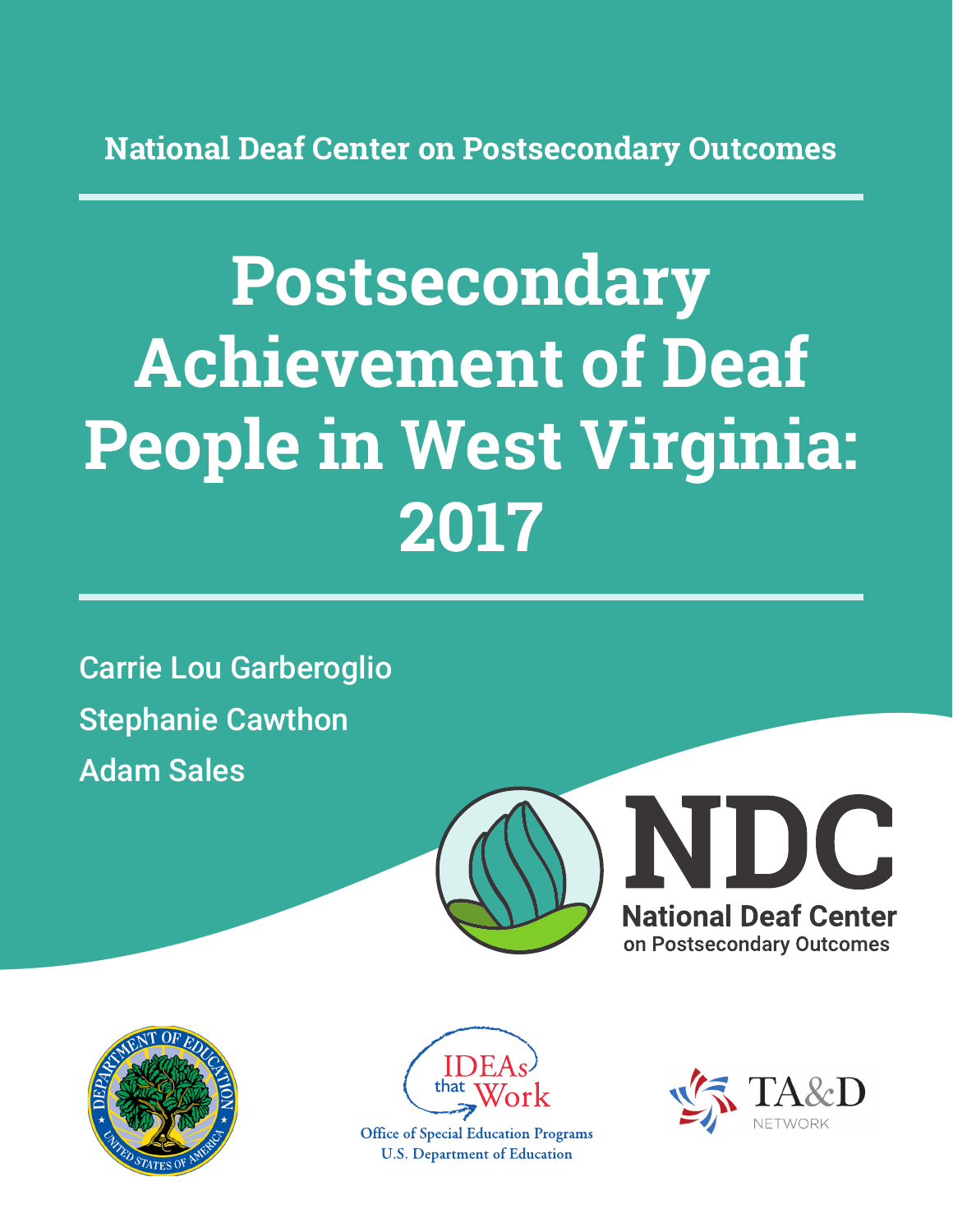This document was developed under a grant from the U.S. Department of Education, OSEP #HD326D160001. However, the contents do not necessarily represent the policy of the U.S. Department of Education, and you should not assume endorsement by the federal government.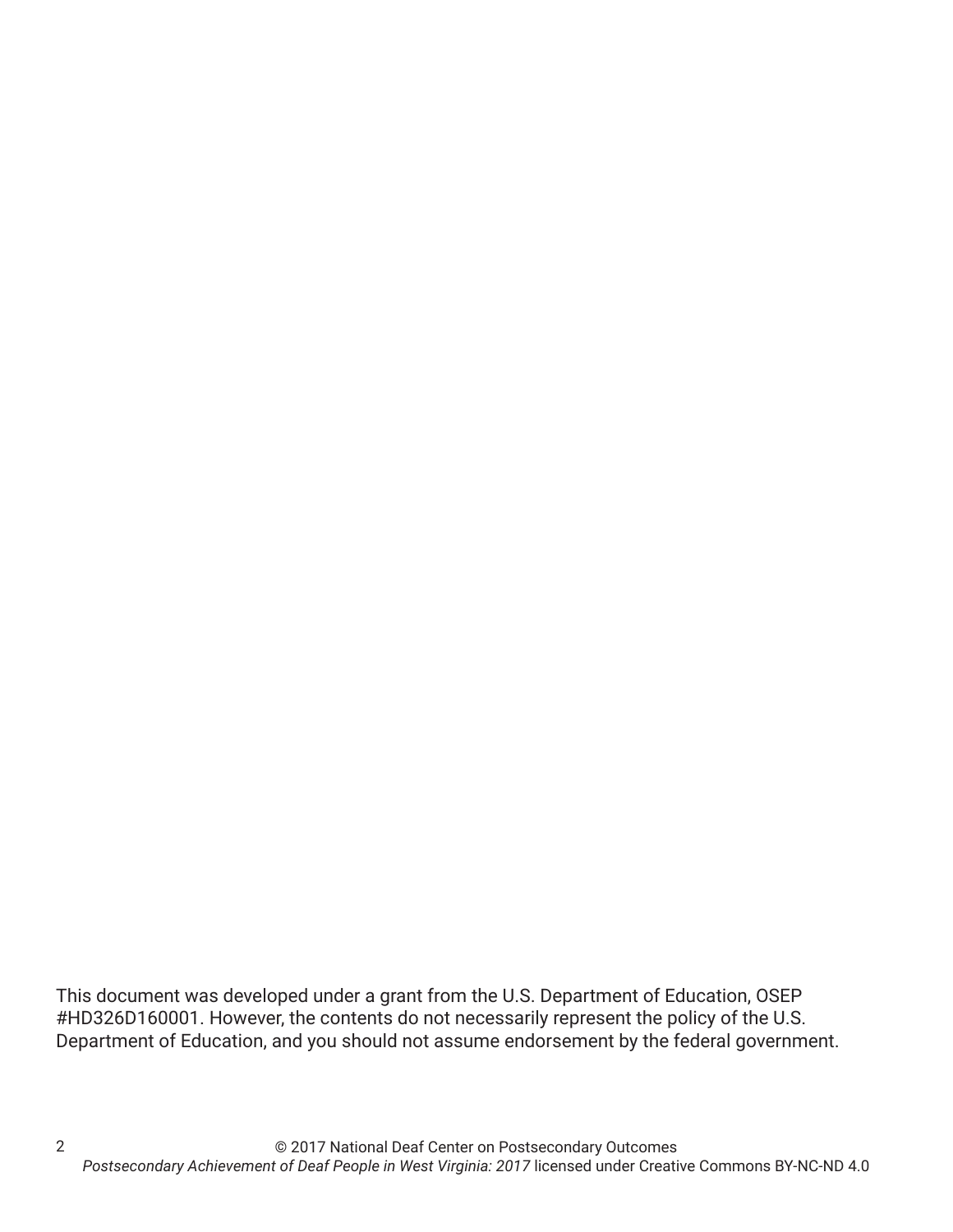Postsecondary experiences of deaf people vary widely across the nation. National reports about educational attainment and employment are available at nationaldeafcenter.org (Garberoglio, Cawthon, & Bond, 2016; Garberoglio, Cawthon, & Sales, 2017). This report provides current estimates of postsecondary achievement in West Virginia. We used 5-year estimates of data from the American Community Survey (ACS), a national survey conducted by the U.S. Census Bureau, to generate the findings in this report. More information about this dataset and the analyses are shared in the Methods section at the end of this report.

# **EDUCATIONAL ATTAINMENT**

In the United States, deaf people attained lower levels of education than their hearing peers in 2015, according to national educational attainment data (Garberoglio et al., 2017). Educational attainment also varied across gender, race, and ethnicity.



In this report, we use the term *deaf* in an all-encompassing manner to include individuals who identify as Deaf, hard of hearing, hearing impaired, late deafened, and deafdisabled.

© 2017 National Deaf Center on Postsecondary Outcomes

*Postsecondary Achievement of Deaf People in West Virginia: 2017* licensed under Creative Commons BY-NC-ND 4.0

**In West Virginia,**

**4.7%**

**of 25–64 year**

**olds are deaf.**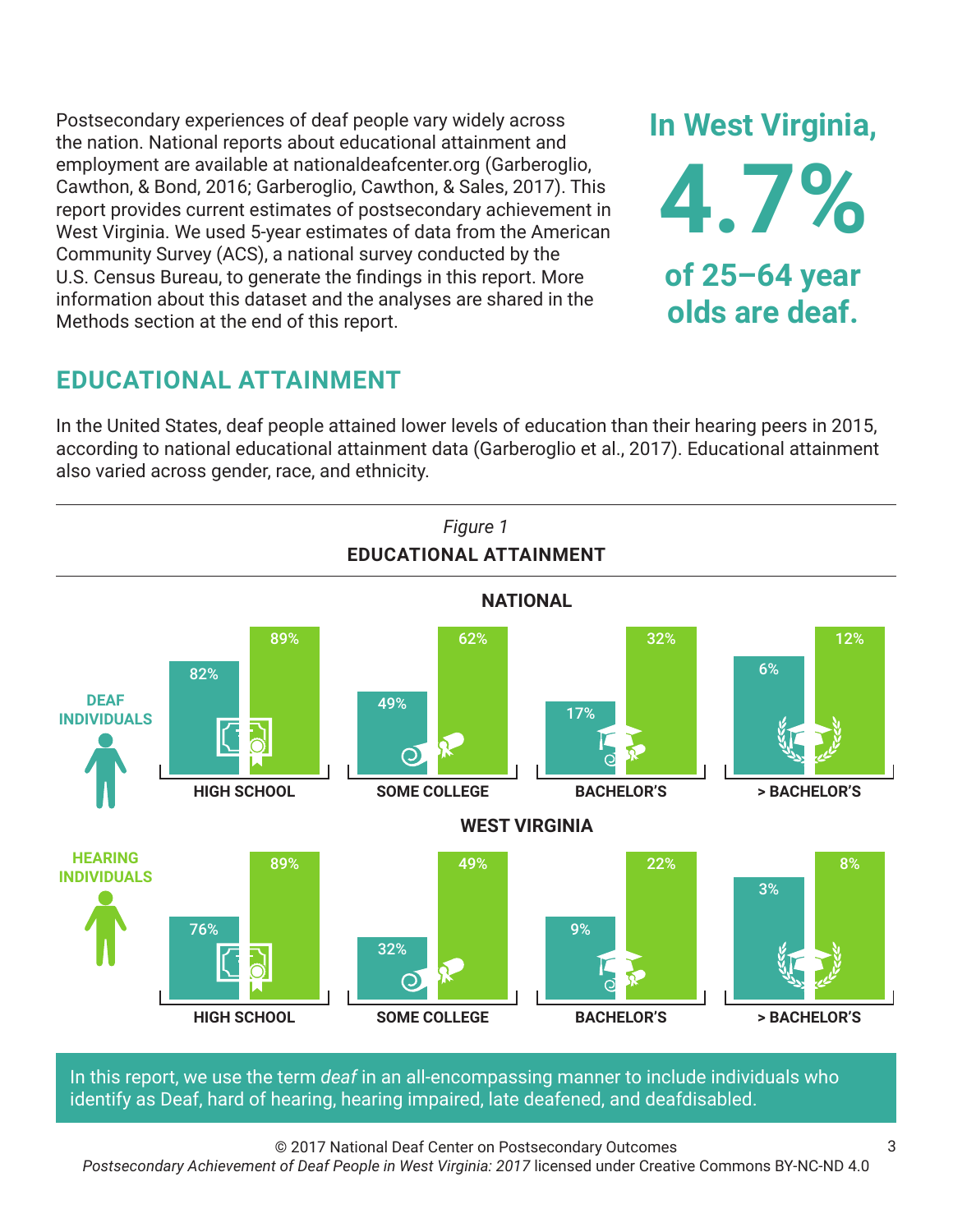#### *Figure 2*

#### **EDUCATIONAL ATTAINMENT IN WEST VIRGINIA BY GENDER**



4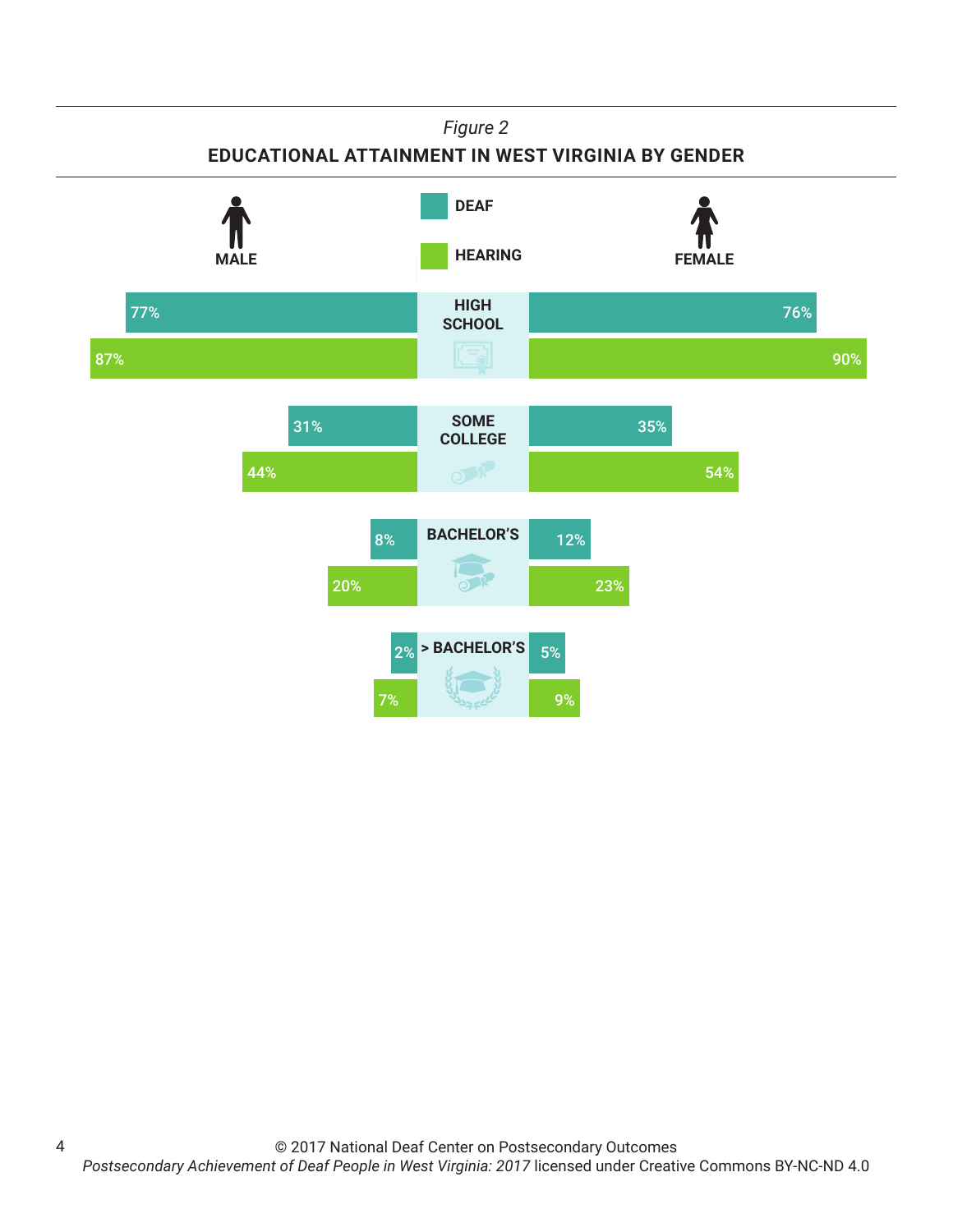#### *Figure 3*

#### **EDUCATIONAL ATTAINMENT IN WEST VIRGINIA BY RACE AND ETHNICITY**



A large percentage of deaf individuals have additional disabilities, and each combination of which results in unique strengths and challenges. Educational attainment rates vary by type of disability. Across the nation, deaf individuals with any type of additional disability reported lower educational attainment levels.

| Figure 4<br>EDUCATIONAL ATTAINMENT BY DISABILITY |                              |                               |                   |              |
|--------------------------------------------------|------------------------------|-------------------------------|-------------------|--------------|
|                                                  | <b>HIGH</b><br><b>SCHOOL</b> | <b>SOME</b><br><b>COLLEGE</b> | <b>BACHELOR'S</b> | > BACHELOR'S |
| DEAF + NO ADDITIONAL DISABILITY                  | 83%                          | 37%                           | 14%               | 5%           |
| DEAF + ANY ADDITIONAL DISABILITY                 | 71%                          | 29%                           | 5%                | 1%           |
| <b>DEAFBLIND</b>                                 | 66%                          | 24%                           | 4%                | 2%           |

# *Figure 4*

5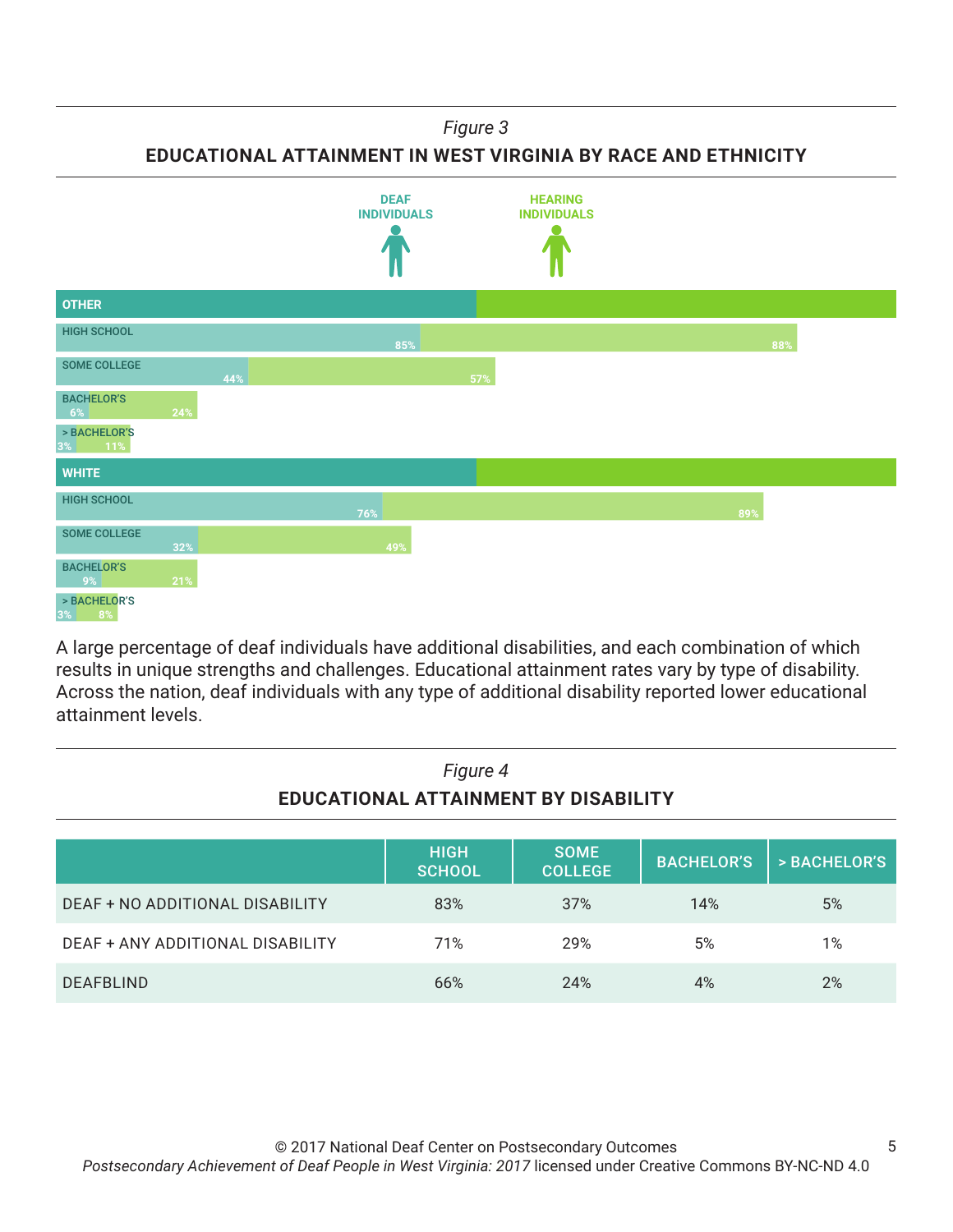# **EMPLOYMENT RATES**

6

National employment statistics show lower employment rates among deaf individuals. Almost half of deaf people are not in the labor force (Garberoglio, Cawthon, & Bond, 2016). Employment rates also vary by gender, race, and ethnicity.

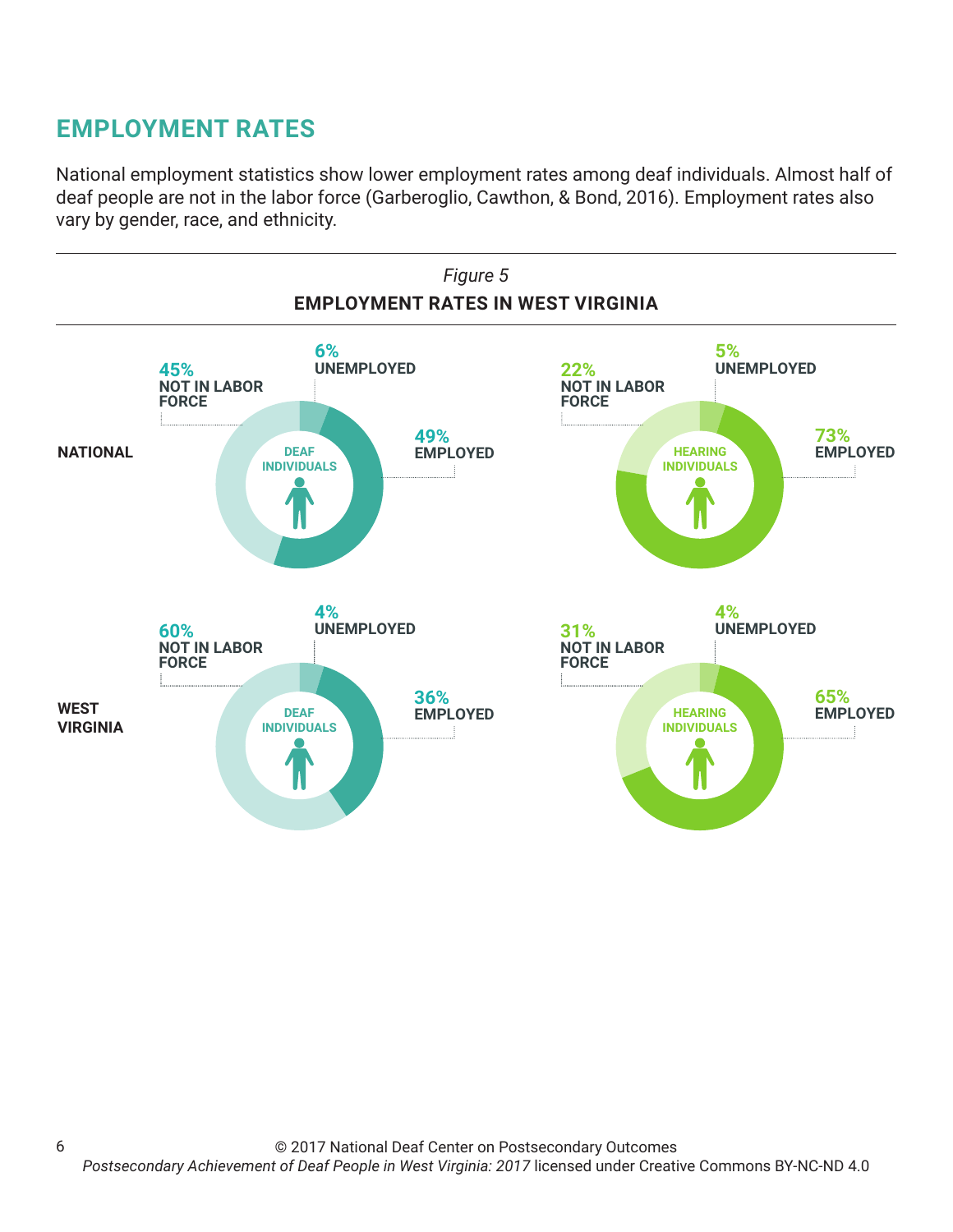





7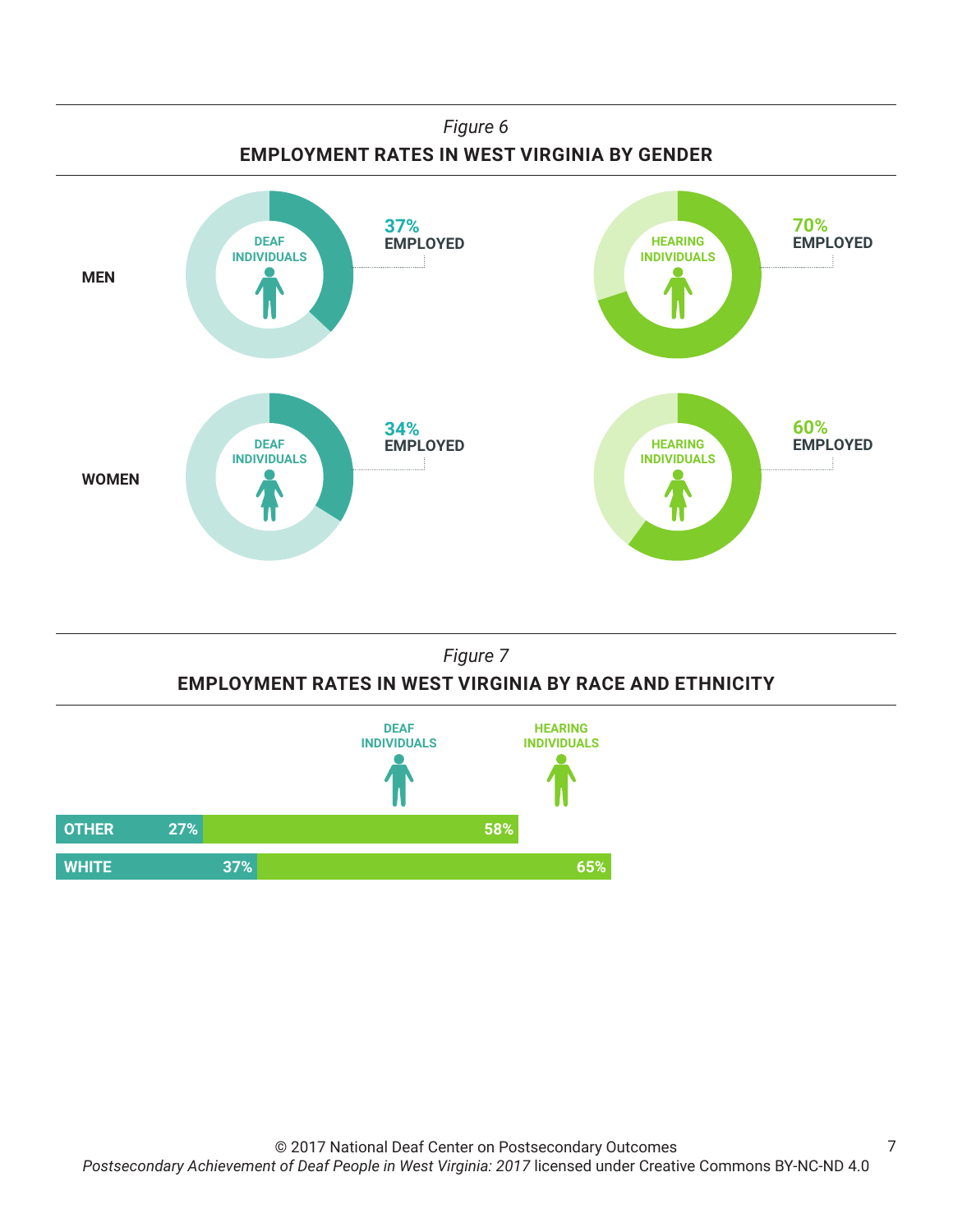### *Figure 8* **EMPLOYMENT RATES IN WEST VIRGINIA BY DISABILITY**



# **SUPPLEMENTAL SECURITY INCOME**

Deaf individuals receive supplemental security income (SSI) benefits at different rates across the nation. 11.9% of deaf people ages 25–64 in the U.S. receive SSI benefits. In West Virginia, 15.6% of deaf people receive SSI benefits.

# **EARNINGS**

National data show lower median earnings among deaf individuals who were employed full time. Earnings also vary across gender, race, ethnicity, and disability status.



© 2017 National Deaf Center on Postsecondary Outcomes

*Postsecondary Achievement of Deaf People in West Virginia: 2017* licensed under Creative Commons BY-NC-ND 4.0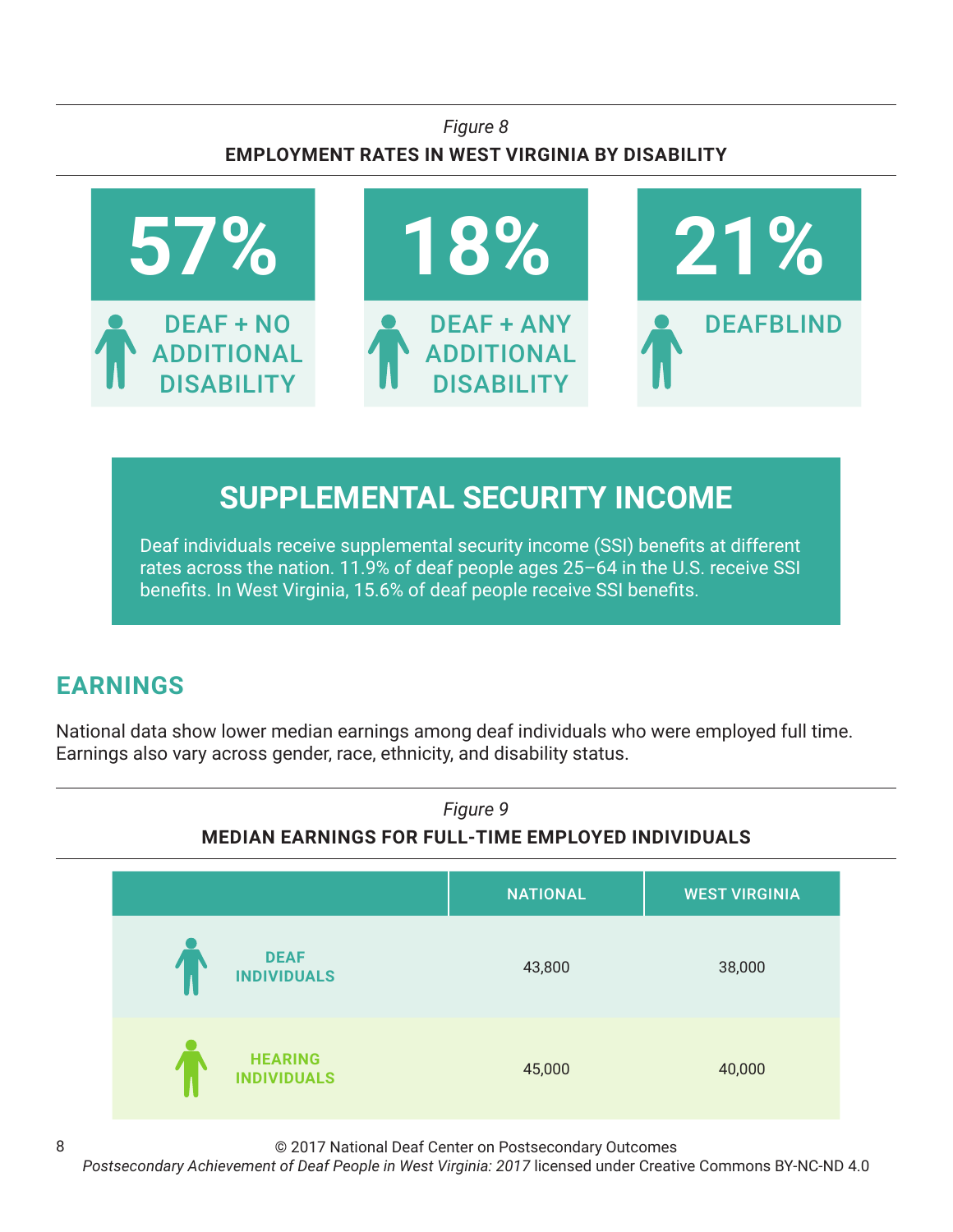*Figure 10*

**MEDIAN EARNINGS FOR FULL-TIME EMPLOYED INDIVIDUALS IN WEST VIRGINIA BY GENDER**



*Figure 11*

**MEDIAN EARNINGS FOR FULL-TIME EMPLOYED INDIVIDUALS IN WEST VIRGINIA BY RACE AND ETHNICITY**



*Figure 12*

**MEDIAN EARNINGS FOR FULL-TIME EMPLOYED INDIVIDUALS IN WEST VIRGINIA BY DISABILITY**



© 2017 National Deaf Center on Postsecondary Outcomes *Postsecondary Achievement of Deaf People in West Virginia: 2017* licensed under Creative Commons BY-NC-ND 4.0